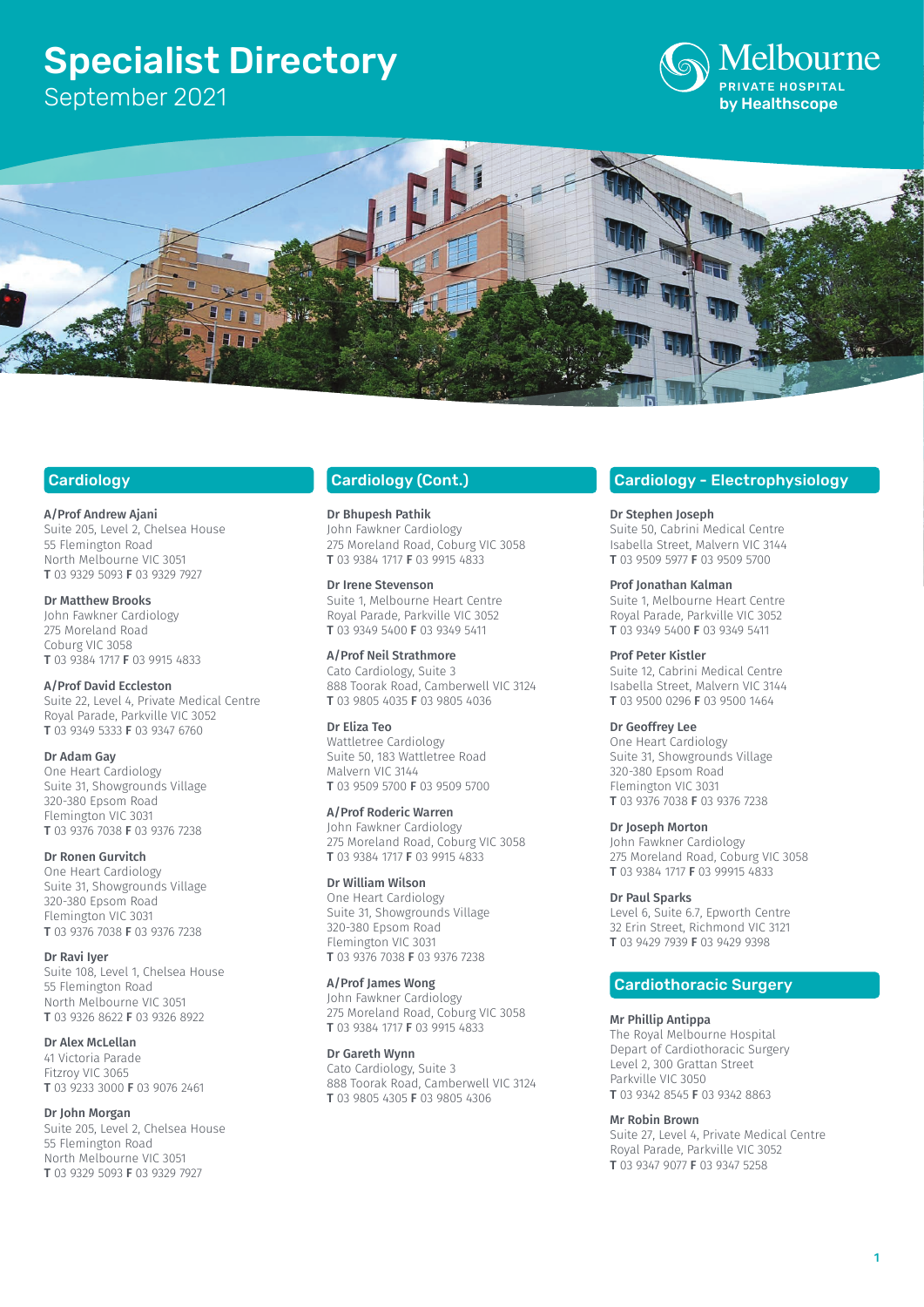# Specialist Directory September 2021



# Cardiothoracic Surgery (Cont.)

Mr Ben Dunne Level 8, 14-20 Blackwood Street North Melbourne VIC 3051 T 03 9342 8545 F 03 9342 8863

Mr John Goldblatt Suite 27, Level 4, Private Medical Centre Royal Parade, Parkville VIC 3052 T 03 9347 5935 F 03 9347 5258

Mr Marco Larobina The Royal Melbourne Hospital 2 North, Grattan Street Parkville VIC 3050 T 03 9421 0140 F 03 9421 0987

Mr Michael O'Keefe Suite 28, Level 4, Private Medical Centre Royal Parade, Parkville VIC 3052 T 03 9988 7795 F 03 9347 5258

Prof Alistair Royse Level 1, 245 Cardian Street Carlton VIC 3053 T 03 9035 4759 F 03 8679 4445

Mr Peter Skillington

Suite 27, Level 4, Private Medical Centre Royal Parade, Parkville VIC 3052 T 03 9347 0106 F 03 9347 5258

### Prof James Tatoulis

Suite 28, Level 4, Private Medical Centre Royal Parade, Parkville VIC 3052 T 03 9348 1383 F 03 9347 5258

# Ear Nose & Throat

### Mr Tim Iseli

North Melbourne ENT 100/30 Wreckyn Street North Melbourne VIC 3051 T 03 9078 8074 F 03 9078 8105

### Dr David Rowe

Excel ENT Surgeons 607-609 Riversdale Road Camberwell VIC 3124 T 03 9088 8222 F 03 9088 8223

# **Endocrinology**

# Dr Spiros Fourlanos

Suite 205, Level 2, Chelsea House 55 Flemington Road North Melbourne VIC 3051 T 03 9329 3512 F 03 9329 7927

# Gastroenterology

A/Prof Andrew Brett 26 Wreckyn Street North Melbourne VIC 3051 T 03 9326 5858 F 03 9328 4123

Dr Andrew Buckle Level 1, 766 Elizabeth Street Melbourne VIC 3000 T 03 9421 6425 F 03 9421 6372

Dr Elizabeth Chow 4 Normanby Place Richmond VIC 3121 T 03 9428 2151 F 03 9429 4970

Dr Britt Christensen Suite 419, 100 Victoria Parade East Melbourne VIC 3002 T 03 9650 7917 F 03 9650 7910

Mr Gary Crosthwaite Suite 112, Level 1, Chelsea House 55 Flemington Road North Melbourne VIC 3051 T 03 9329 3336 F 03 9329 3363

Prof Finlay Macrae Suite 38, Level 4, Private Medical Centre Royal Parade, Parkville VIC 3052 T 03 9347 0788 F 03 9348 2004

### Dr John Ring

Medical Specialists on Collins Level 4, 250 Collins Street Melbourne VIC 3000 T 1300 700 789 F 03 9347 1399

#### Prof David Russell

Suite 19, Level 3, Private Medical Centre Royal Parade, Parkville VIC 3052 T 03 9347 4052 F 03 9349 4700

# Dr Peter Tagkalidis

Suite 111, Level 1, Chelsea House 55 Flemington Road North Melbourne VIC 3051 T 03 9326 6595 F 03 9326 6130

# Gastroenterology - Hepatology

#### Dr Shahzaib Anwar

Precision Integrated Medical Specialists 260 Cotham Road, Kew VIC 3101 T 03 8862 0000 F 03 8888 9917

# Dr Sara Mgaieth

Suite 19, Level 3, Private Medical Centre Royal Parade, Parkville VIC 3052 T 03 9347 4644 F 03 9347 4677

### Dr Siddharth Sood

Suite 38, Level 4, Private Medical Centre Royal Parade, Parkville VIC 3052 T 03 9347 0788 F 03 9348 2004

# General Surgery

Mr Timothy Chittleborough Cancer Specialists Level 1, 84 Bridge Road Richmond, VIC 3121 T 03 9421 6425 F 03 9421 6372

Mr Timothy Furlong

Suite 8, Level 3, Private Medical Centre Royal Parade, Parkville VIC 3052 T 03 9349 2295 F 03 9347 9639

# Mr Ian Hastie

Suite 15, Level 3, Private Medical Centre Royal Parade, Parkville VIC 3052 T 03 9347 3630 F 03 9347 8440

Mr Ian Hayes

Suite 2, Level 3, Private Medical Centre Royal Parade, Parkville VIC 3052 T 03 9349 4882 F 03 9348 0363

Prof Ian Jones Suites 5-7, Level 3 Private Medical Centre Royal Parade, Parkville VIC 3052 T 03 9347 4077 F 03 9348 2075

Mr Christian Kenfield Suite 21, Level 4, Private Medical Centre Royal Parade, Parkville VIC 3052 T 03 8373 7757 F 03 8373 7752

Mr Brett Knowles Suite 1, Level 2 41 Victoria Parade, Fitzroy VIC 3065 T 03 9416 2246 F 03 9416 2278

### Mr Jacob McCormick

1/84 Bridge Road Richmond VIC 3121 T 03 9421 6425 F 03 9421 6372

### Mr Robert Millar

Suite 5-7, Level 3, Private Medical Centre Royal Parade, Parkville VIC 3052 T 03 9347 5166 F 03 9011 6126

### Mr David Read

Suite 1, Level 3, Private Medical Centre Royal Parade, Parkville VIC 3052 T 03 8594 1218 F 03 9011 6126

### Dr Amanda Robertson

Suite 8, Level 3, Private Medical Centre Royal Parade, Parkville VIC 3052 T 03 9349 2295 F 03 9347 9639

#### Mr Gaurang Shah

Precision Integrated Medical Specialists 260 Cotham Road, Kew VIC 3101 T 03 8862 0000 F 03 8888 9917

#### Dr Susan Shedda

Suite 202, Level 2, Chelsea House 55 Flemington Road North Melbourne VIC 3051 T 03 9328 8890 F 03 9328 8331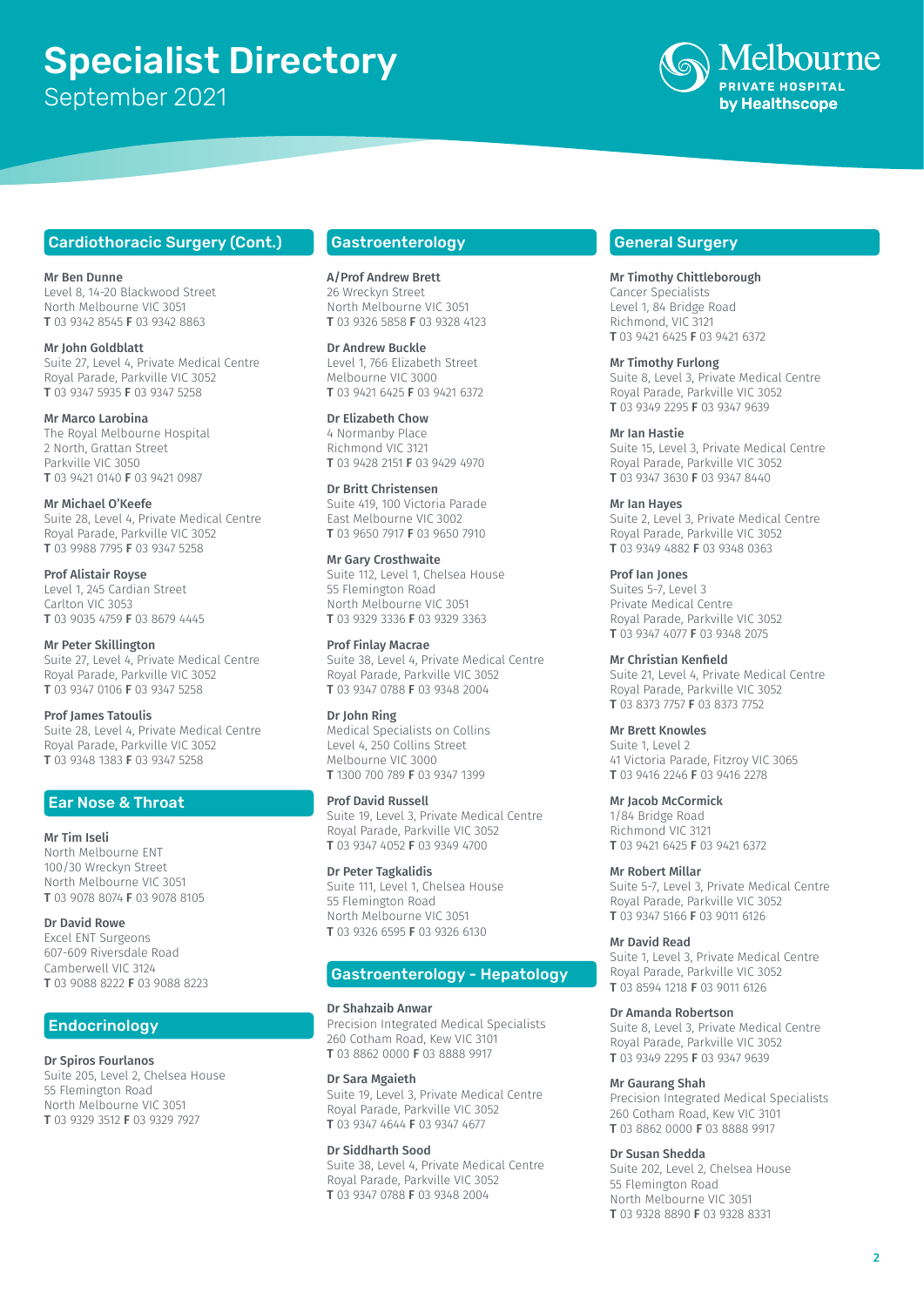# Specialist Directory September 2021



# General Surgery (Cont.)

### A/Prof Anita Skandarajah

Suite 34, Level 4, Private Medical Centre Royal Parade, Parkville VIC 3052 T 03 9347 5785 F 03 9348 2120

### Dr Nancy Suh

Suite 34, Level 4, Private Medical Centre Royal Parade, Parkville VIC 3052 T 03 9349 4000 F 03 9349 5888

### Mr Robert Tasevski

Suite 12, Level 2 Private Consulting Rooms The Royal Women's Hospital 20 Flemington Road, Parkville VIC 3052 T 03 9347 8786 F 03 9347 8799

Prof Benjamin Thomson Suite 34, Level 4, Private Medical Centre Royal Parade, Parkville VIC 3052 T 03 9914 9175 F 03 9002 0120

# **Geriatrics**

A/Prof Peter Lange Suite 31, Showgrounds Village 320-380 Epsom Road Flemington VIC 3031 T 03 9376 7320 F 03 9342 7802

# **Haematology**

# Dr Simon He

Suite 11, Level 3, Private Medical Centre Royal Parade, Parkville VIC 3052 T 1300 822 300 F 03 8677 5489

# Infectious Diseases

Dr George Heriot Suite 31, Showgrounds Village 320-380 Epsom Road Flemington VIC 3031 T 03 9115 5552 F 03 9115 5551

Dr Ian Jennens 267 Moreland Road Coburg VIC 3058 T 03 9385 2285 F 03 9386 9763

### Dr Thomas Schulz

The Royal Melbourne Hospital Department of Internal Medicine Level 9 N, 300 Grattan Street Parkville VIC 3050 T 03 9342 7000 F 03 9342 7277

# Internal Medicine - Perioperative Medicine

Dr Ronan O'Donovan

Suite 31, Showgrounds Village 320-380 Epsom Road Flemington VIC 3031 T 03 9115 5552 F 03 9115 5551

# Nephrology

Dr Michael Cai

Suite 20, Level 4, Private Medical Centre Royal Parade, Parkville VIC 3052 T 03 9347 5792 F 03 9347 1028

# Dr Peter Hughes

Suite 26, Level 4, Private Medical Centre Royal Parade, Parkville VIC 3052 T 03 9349 1878 F 03 9349 3618

# Dr Michael Lian

Suite 26, Level 4, Private Medical Centre Royal Parade, Parkville VIC 3052 T 03 9349 1878 F 03 8692 3012

# Neurology

Dr Katherine Buzzard Suite 3, Level 1 517 St Kilda Road, Melbourne VIC 3004 T 03 9500 8366 F 03 8679 3341

# Dr Mina Ghaly

Richmond Neurology 163 Lennox Street Richmond VIC 3121 T 03 9428 6386 F 03 9428 7769

### Dr Simon Li

Suite 308, Level 3, Chelsea House 55 Flemington Road North Melbourne VIC 3051 T 03 9379 4545 F 03 9379 4115

Dr Mark Marriott Suite 313, Level 3, Chelsea House

55 Flemington Road North Melbourne VIC 3051 T 03 9329 0007 F 03 9923 6972

### Prof Bernard Yan

Suite 36, Level 4, Private Medical Centre Royal Parade, Parkville VIC 3052 T 03 9349 2477 F 03 9349 4489

# **Neurosurgery**

### Mr Alex Adamides

Neuroaxis, Suite 210, Level 2 Chelsea House, 55 Flemington Road North Melbourne VIC 3051 T 03 9329 4761 F 03 8672 0721

### Dr Hazem Akil

Precision Brain, Spine and Pain Centre 115 Cotham Road, Kew VIC 3101 T 03 8862 0000 F 03 9816 8564

# Dr Mohammed Awad

Precision Brain, Spine and Pain Centre 115 Cotham Road, Kew VIC 3101 T 03 8862 0000 F 03 9816 8564

### Prof Richard Bittar

Precision Brain, Spine and Pain Centre 115 Cotham Road, Kew VIC 3101 T 03 8862 0000 F 03 9816 8564

### A/Prof Andrew Davidson

Suite 31, Level 4, Private Medical Centre Royal Prarade, Parkville VIC 3050 T 03 9348 2712 F 03 9348 2739

### Dr James Dimou

Suite 31, Level 4, Private Medical Centre Royal Parade, Parkville VIC 3052 T 03 9348 2712 F 03 9816 8564

### Prof Kate Drummond

Suite 31, Level 4, Private Medical Centre Royal Parade, Parkville VIC 3050 T 03 9348 2712 F 03 9348 2739

### Mr Nicholas Hall

Suite 31, Level 4, Private Medical Centre Royal Parade, Parkville VIC 3052 T 03 9348 2712 F 03 3948 2739

### Mr Bhadu Kavar

Level 1, 766 Elizabeth Street Melbourne VIC 3000 T 03 9347 1336 F 03 9347 3643

# Mr James King

Suite 30, Level 4, Private Medical Centre Royal Parade, Parkville VIC 3052 T 03 9348 2500 F 03 9348 2522

### Mr John Laidlaw

Suite 13, Level 3, Private Medical Centre Royal Parade, Parkville VIC 3050 T 03 9347 1533 F 03 9347 2633

# Mr Hui Lau

Neuroaxis, Suite 210, Level 2 Chelsea House, 55 Flemington Road North Melbourne VIC 3051 T 03 9329 4761 F 03 8672 0721

### Mr Patrick Lo

Laccon Neurosurgery, Level 3, Suite 3.2 48 Flemington Road, Parkville VIC 3052 T 03 9592 2819 F 03 9592 4730